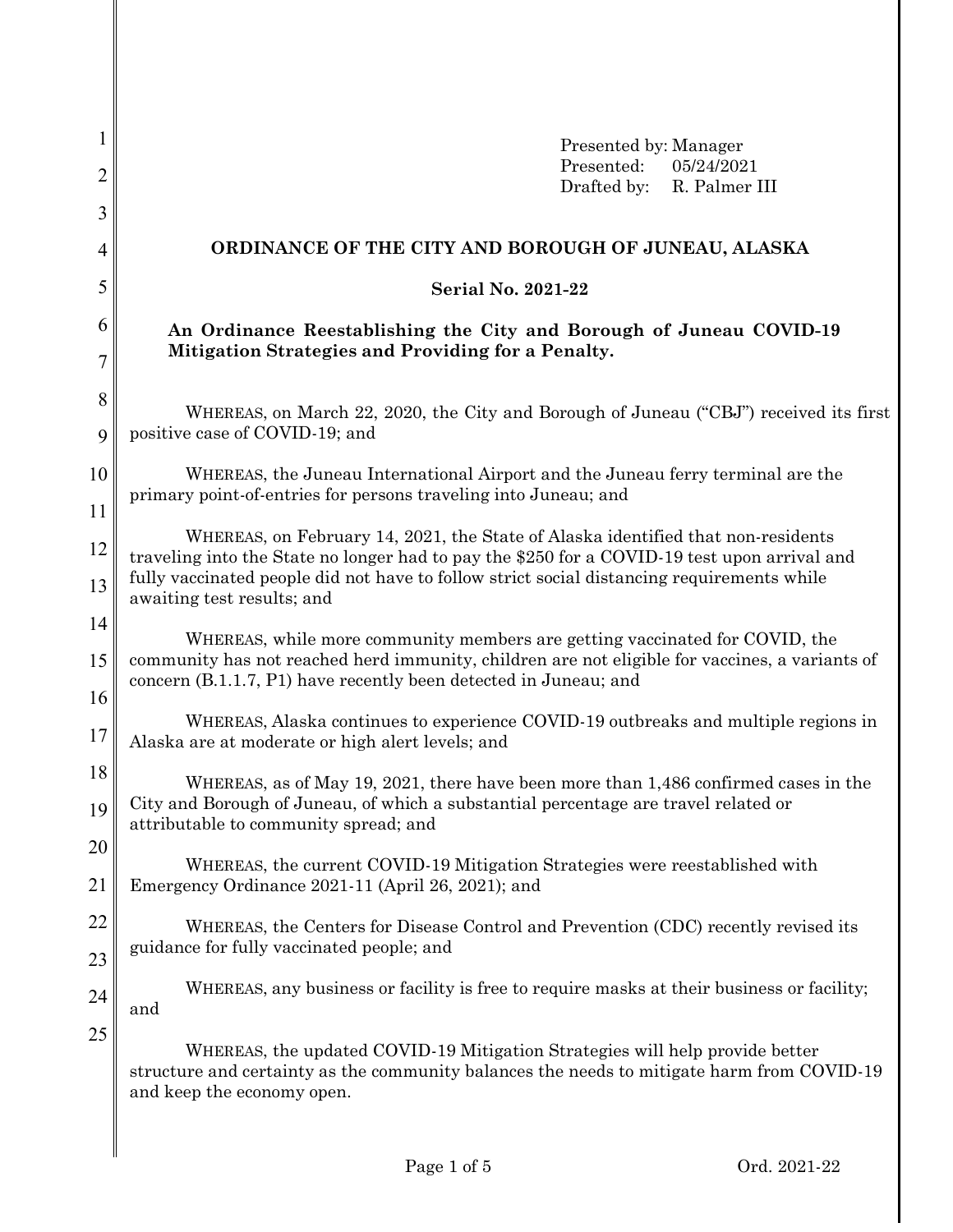THEREFORE BE IT ENACTED BY THE ASSEMBLY OF THE CITY AND BOROUGH OF JUNEAU, ALASKA:

**Section 1. Classification.** This ordinance is a noncode ordinance.

## **Section 2. COVID-19 Mitigation Strategies.**

(a) **Adoption.** The City and Borough of Juneau COVID-19 Mitigation Strategies identified in Exhibit A are adopted.

(b) **Determination of Incident Risk Level.** The Manager is authorized to determine which Incident Risk Level best fits the City and Borough of Juneau based on a comprehensive range of public health factors related to COVID-19.

9 10 11 (c) **Public Notice.** The Manager shall conspicuously identify the Incident Risk Level on the City and Borough of Juneau's webpage and widely distribute public notice when the level changes.

## (d) **Exemptions.**

1

2

3

4

5

6

7

8

12

13

14

15

16

17

18

19

20

21

22

23

24

25

- (1) **Exemption Request**. An entity or person may request an exemption from the COVID-19 Mitigation Strategies by submitting a site specific COVID-19 Mitigation Plan to the CBJ Emergency Operations Center by emailing [covidquestions@juneau.org.](mailto:covidquestions@juneau.org) The Emergency Operations Center may issue an exemption if the COVID-19 Mitigation Plan has sufficient measures and policies to mitigate the spread of COVID-19 in light of the Incident Risk Level.
- (2) **Public Records**. All exemption requests, communication, and responses are presumptively public records. If an entity or person requests that the City and Borough of Juneau withhold any information contained in your COVID-19 Mitigation Plan from public release because the information is protected under AS 40.25.120(a), you must submit the following information with the request:
	- (A) Identify each set of discrete information that the entity or person asserts is confidential;
	- (B) Identify each specific legal authority that the entity or person asserts applies to each such set of information; and
	- (C) For each such set of information, explain why the entity or person asserts the information is confidential based on each legal authority the entity or person asserts applies to that information.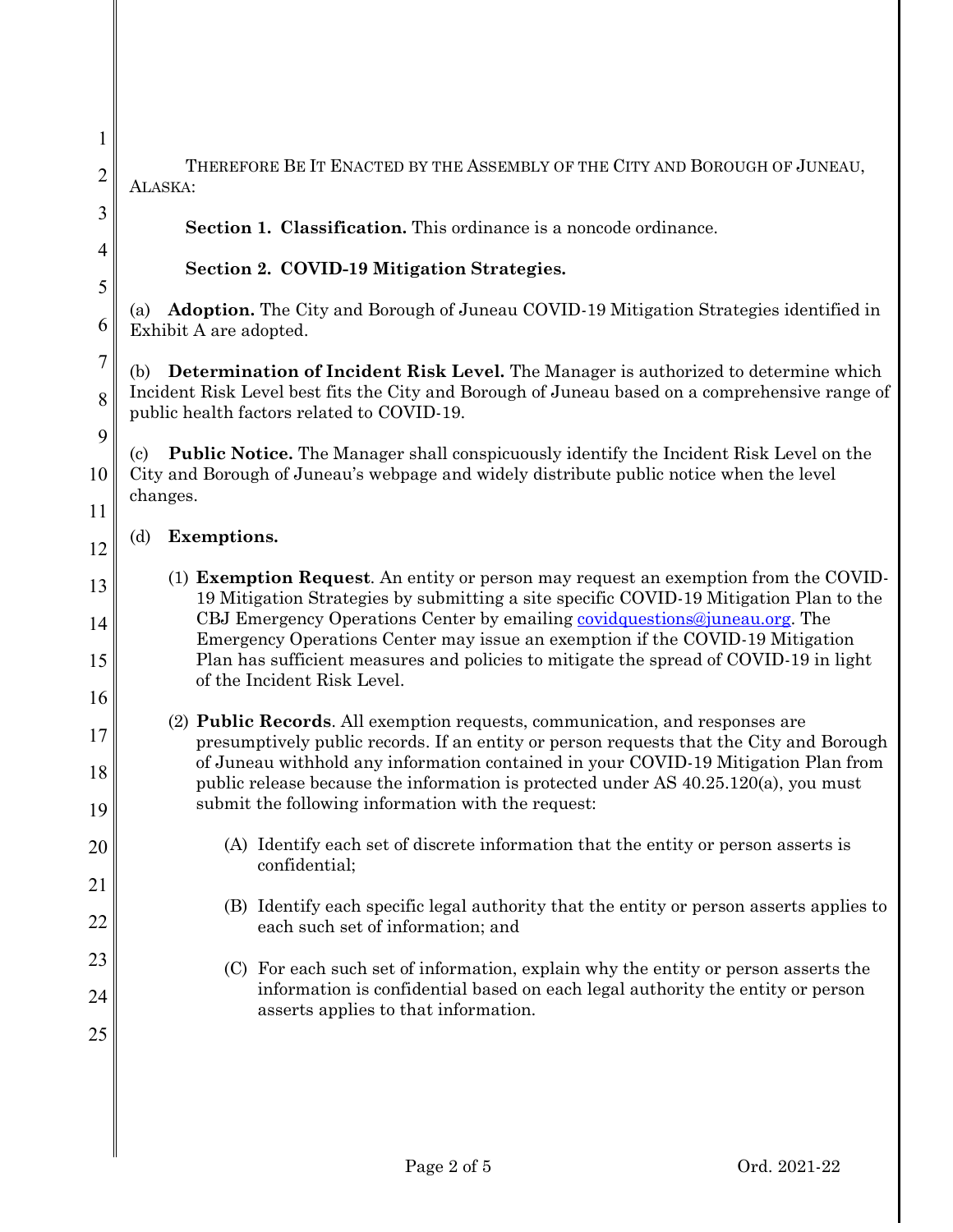Should the City and Borough of Juneau receive a request for records under the Public Records Act applicable to any item marked confidential, the City and Borough of Juneau should notify the person or entity asserting confidentiality as soon as practicable prior to making any disclosure. The person or entity asserting confidentiality acknowledges it has five (5) calendar days after receipt of notice to notify the City and Borough of Juneau of its objection to any disclosure, and to file any action with any competent court to protect its interests. Should the person or entity asserting confidentiality fail to notify the City and Borough of Juneau of its objection or fail to file suit within five (5) calendar days, the CBJ may disclose the records. (e) **Violation.** A person who violates a mitigation strategy in Exhibit A shall be subject to a civil fine not to exceed \$25.00 per violation, which shall be considered incorporated into CBJC 03.30.070(a); payment of the civil fine shall be accepted in satisfaction of the violation; and the violation shall be subject to CBJC 03.30.070(b)-(c) and CBJC 03.30.075-03.30.085. In addition to a civil fine, the City and Borough of Juneau may use all available civil enforcement options (i.e. injunction, revocation of certificate of occupancy, civil lawsuit, etc.) to assure compliance with this ordinance.

11 12 (f) **Amendments.** The Manager shall keep Exhibit A consistent with Centers for Disease Control and Prevention (CDC) guidance and present the revisions to Exhibit A at regular or special Assembly meetings for ratification.

(g) **Mask or Face Covering Mandate.**

1

2

3

4

5

6

7

8

9

10

13

14

15

16

17

18

19

20

21

22

23

24

25

- (1) **Requirement.** All individuals must wear a mask or a face covering over their nose and mouth (i) as provided for in Exhibit A; (ii) when using public transportation, like Capital Transit; and (iii) when entering an area that is posted requiring use of a mask or face covering. This ordinance is subject to the conditions and exceptions stated below.
- (2) **Face Shield.** A face shield is generally not permitted in lieu of a mask or face covering because face shields are less effective in stopping the spread of COVID-19. However, a face shield may be permitted in lieu of a mask or face covering for the following individuals, who must wear a face shield whenever a mask or face covering would be required unless it is impossible to do so:
	- (A) Any individual who cannot tolerate a mask due to a physical or mental disability;
	- (B) Individuals who are communicating with someone who is deaf or hard of hearing; or
	- (C) Individuals performing an activity that cannot be conducted or safely conducted while wearing a mask (for example a driver experiencing foggy glasses, a dental patient receiving care, or an equipment operator where there is a risk of dangerous entanglement).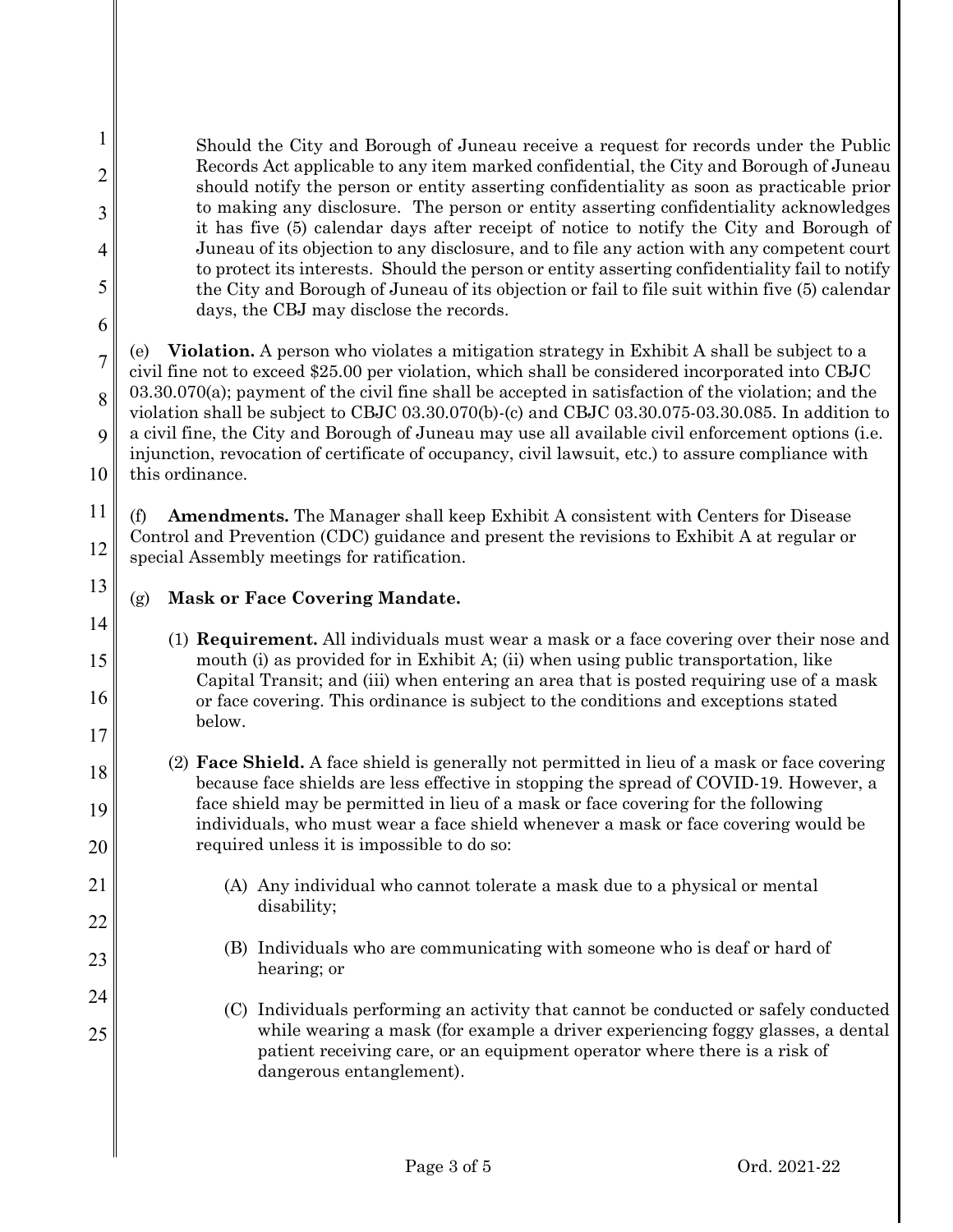| $\mathbf{1}$<br>$\overline{c}$ | (3) Employment. Employers are responsible to make sure employees who are present in<br>the workplace have access to and wear masks or face coverings as required by this                                                                                |  |  |  |  |  |  |
|--------------------------------|---------------------------------------------------------------------------------------------------------------------------------------------------------------------------------------------------------------------------------------------------------|--|--|--|--|--|--|
| 3                              | ordinance.                                                                                                                                                                                                                                              |  |  |  |  |  |  |
| 4                              | (4) Exceptions. This ordinance does not apply to the following categories of people or<br>activities:                                                                                                                                                   |  |  |  |  |  |  |
| 5                              | (A) Any child under the age of 2 years. These very young children should not wear                                                                                                                                                                       |  |  |  |  |  |  |
| 6                              | a face covering because of the risk of suffocation. Additionally, masks are                                                                                                                                                                             |  |  |  |  |  |  |
| 7                              | recommended, but not required for children ages 2-5. Daycare settings that<br>serve preschool children are encouraged but not required to enforce mask usage<br>for children age 2 and older.                                                           |  |  |  |  |  |  |
| 8                              | (B) Individuals who are incarcerated, in police custody, or inside a courtroom; these                                                                                                                                                                   |  |  |  |  |  |  |
| 9                              | individuals should follow guidance particular to their location or institution.                                                                                                                                                                         |  |  |  |  |  |  |
| 10                             | (C) Musicians, presenters, ministers, and others communicating to an audience or                                                                                                                                                                        |  |  |  |  |  |  |
| 11                             | being recorded, for the duration of their presentation/practice/performance<br>where mask usage impairs communication, and so long as safe physical                                                                                                     |  |  |  |  |  |  |
| 12                             | distancing is maintained.                                                                                                                                                                                                                               |  |  |  |  |  |  |
| 13                             | (D) Individuals removing their mask or face covering to eat, drink, or briefly<br>scratch an itch.                                                                                                                                                      |  |  |  |  |  |  |
| 14<br>15                       | (E) Employees within their own fully enclosed office or workspace, and employees<br>within an unenclosed workspace if they are totally alone.                                                                                                           |  |  |  |  |  |  |
| 16                             | (F) Individuals doing high intensity exercise outdoors.                                                                                                                                                                                                 |  |  |  |  |  |  |
| 17                             | (5) <b>Denial of Service.</b> A person violating this ordinance is prohibited from entering,                                                                                                                                                            |  |  |  |  |  |  |
| 18                             | occupying, or remaining in the setting in which a mask or face covering is required.<br>Provided, however, that this ordinance shall be applied in a manner consistent with the                                                                         |  |  |  |  |  |  |
| 19                             | Americans with Disabilities Act (ADA) and any other applicable provision of law.<br>Businesses and the City Manager, for City and Borough of Juneau facilities, may<br>choose to allow individuals who request an accommodation under the ADA to wear a |  |  |  |  |  |  |
| 20                             |                                                                                                                                                                                                                                                         |  |  |  |  |  |  |
| 21                             | face shield, or may consider accommodating these individuals through alternative<br>means of providing goods or services, such as curbside, delivery, or telephonic service.                                                                            |  |  |  |  |  |  |
| 22                             | (6) Proof of Medical Reason or Disability. If a person declines to wear a mask or face                                                                                                                                                                  |  |  |  |  |  |  |
| 23                             | covering because of a medical condition or disability as described above, this ordinance<br>does not require them to produce medical documentation verifying the stated condition<br>or disability.                                                     |  |  |  |  |  |  |
| 24                             |                                                                                                                                                                                                                                                         |  |  |  |  |  |  |
| 25                             |                                                                                                                                                                                                                                                         |  |  |  |  |  |  |
|                                |                                                                                                                                                                                                                                                         |  |  |  |  |  |  |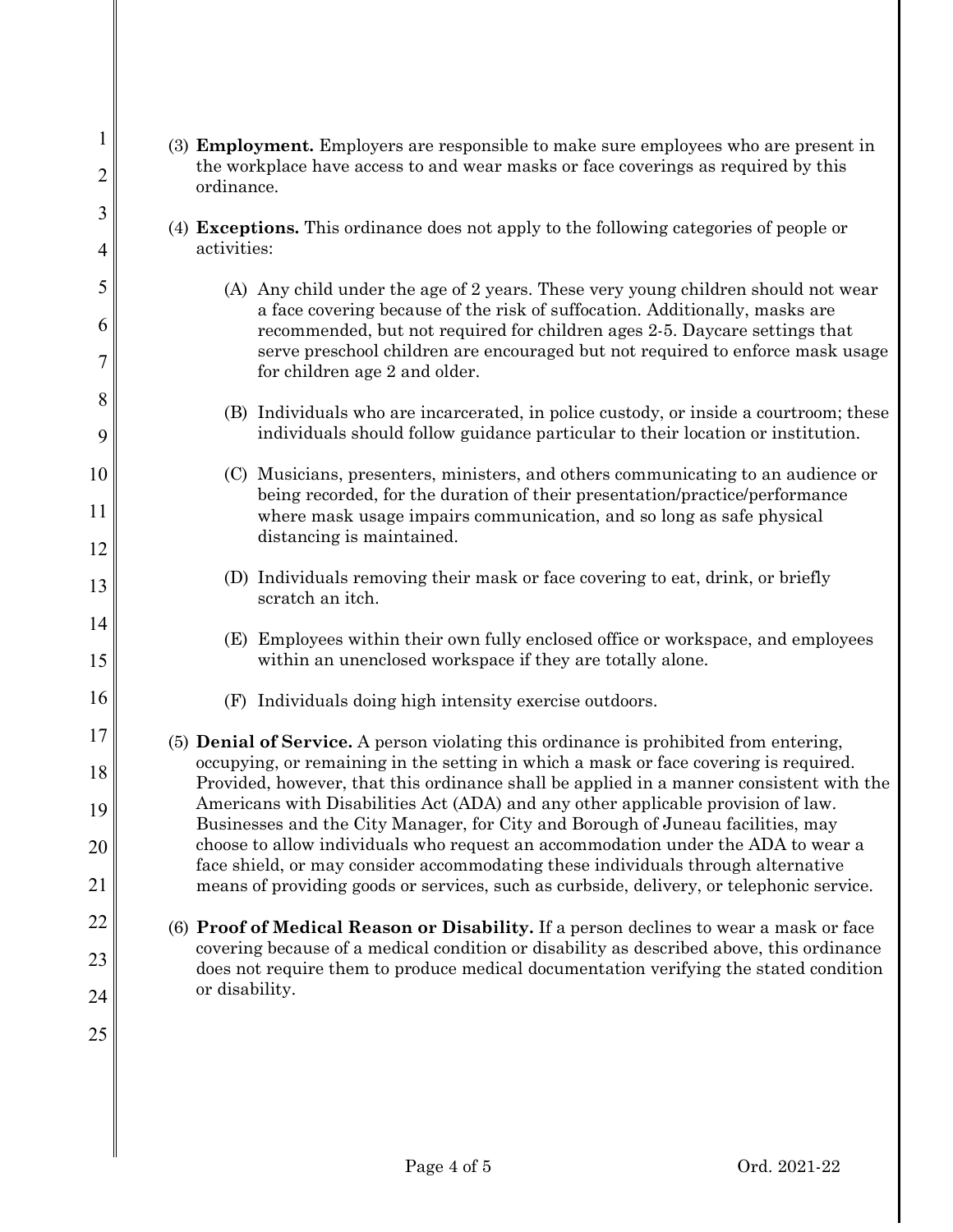| $\mathbf 1$ | (7) Additional City and Borough of Juneau Facility Provision.                                                                                                                                                                                      |  |  |  |  |  |  |  |
|-------------|----------------------------------------------------------------------------------------------------------------------------------------------------------------------------------------------------------------------------------------------------|--|--|--|--|--|--|--|
| 2           | (A) Notice. The City Manager is required to identify and conspicuously post                                                                                                                                                                        |  |  |  |  |  |  |  |
| 3           | notices for those City and Borough of Juneau public facilities or areas of public<br>facilities in which people are required to wear a mask or face covering. The                                                                                  |  |  |  |  |  |  |  |
| 4<br>5      | Manager should post face covering notices in public facilities and areas of<br>public facilities in which maintaining six feet separation between people is<br>difficult or where there are insufficient physical barriers to keep people six feet |  |  |  |  |  |  |  |
| 6           | apart.                                                                                                                                                                                                                                             |  |  |  |  |  |  |  |
| 7           | (B) Provision of Face Covering. For people who cannot afford or locate a face<br>covering, the Manager shall make a face covering available on every Capital                                                                                       |  |  |  |  |  |  |  |
| 8           | Transit bus and at any facility owned by the City and Borough of Juneau that<br>requires a mask or face covering.                                                                                                                                  |  |  |  |  |  |  |  |
| 9           | (8) Definitions.                                                                                                                                                                                                                                   |  |  |  |  |  |  |  |
| 10          |                                                                                                                                                                                                                                                    |  |  |  |  |  |  |  |
| 11          | (A) "Mask" means a medical grade mask (i.e. N95).                                                                                                                                                                                                  |  |  |  |  |  |  |  |
| 12          | (B) "Face covering" means a cloth, polypropylene, paper, or other face covering that<br>covers the nose and the mouth and that rests snugly above the nose, below the                                                                              |  |  |  |  |  |  |  |
| 13          | mouth, and on the sides of the face. The following are not face coverings<br>because they allow droplets to be released: a covering with a valve designed to                                                                                       |  |  |  |  |  |  |  |
| 14          | facilitate easy exhalation; mesh masks; lace masks; other coverings with<br>openings, holes, or visible gaps in the design or material.                                                                                                            |  |  |  |  |  |  |  |
| 15          |                                                                                                                                                                                                                                                    |  |  |  |  |  |  |  |
| 16          | (C) "Face shield" means a clear plastic shield that covers the forehead, extends<br>below the chin, and wraps around the sides of the face.                                                                                                        |  |  |  |  |  |  |  |
| 17          | Section 3. Repeal of Emergency Ordinance 2021-11. Emergency Ordinance 2021-11                                                                                                                                                                      |  |  |  |  |  |  |  |
| 18          | is repealed.                                                                                                                                                                                                                                       |  |  |  |  |  |  |  |
| 19          | Section 4. Effective Date. This ordinance shall be effective 30 days after adoption.<br>This ordinance expires at 12:01 a.m. on July 31, 2021, unless terminated earlier by the                                                                    |  |  |  |  |  |  |  |
| 20          | Assembly by motion.                                                                                                                                                                                                                                |  |  |  |  |  |  |  |
| 21          | Adopted this <u>equal</u> day of <u>equal</u> , 2021.                                                                                                                                                                                              |  |  |  |  |  |  |  |
| 22          |                                                                                                                                                                                                                                                    |  |  |  |  |  |  |  |
| 23          | Beth A. Weldon, Mayor<br>Attest:                                                                                                                                                                                                                   |  |  |  |  |  |  |  |
| 24          |                                                                                                                                                                                                                                                    |  |  |  |  |  |  |  |
| 25          |                                                                                                                                                                                                                                                    |  |  |  |  |  |  |  |
|             | Elizabeth J. McEwen, Municipal Clerk                                                                                                                                                                                                               |  |  |  |  |  |  |  |
|             |                                                                                                                                                                                                                                                    |  |  |  |  |  |  |  |
|             |                                                                                                                                                                                                                                                    |  |  |  |  |  |  |  |
|             |                                                                                                                                                                                                                                                    |  |  |  |  |  |  |  |